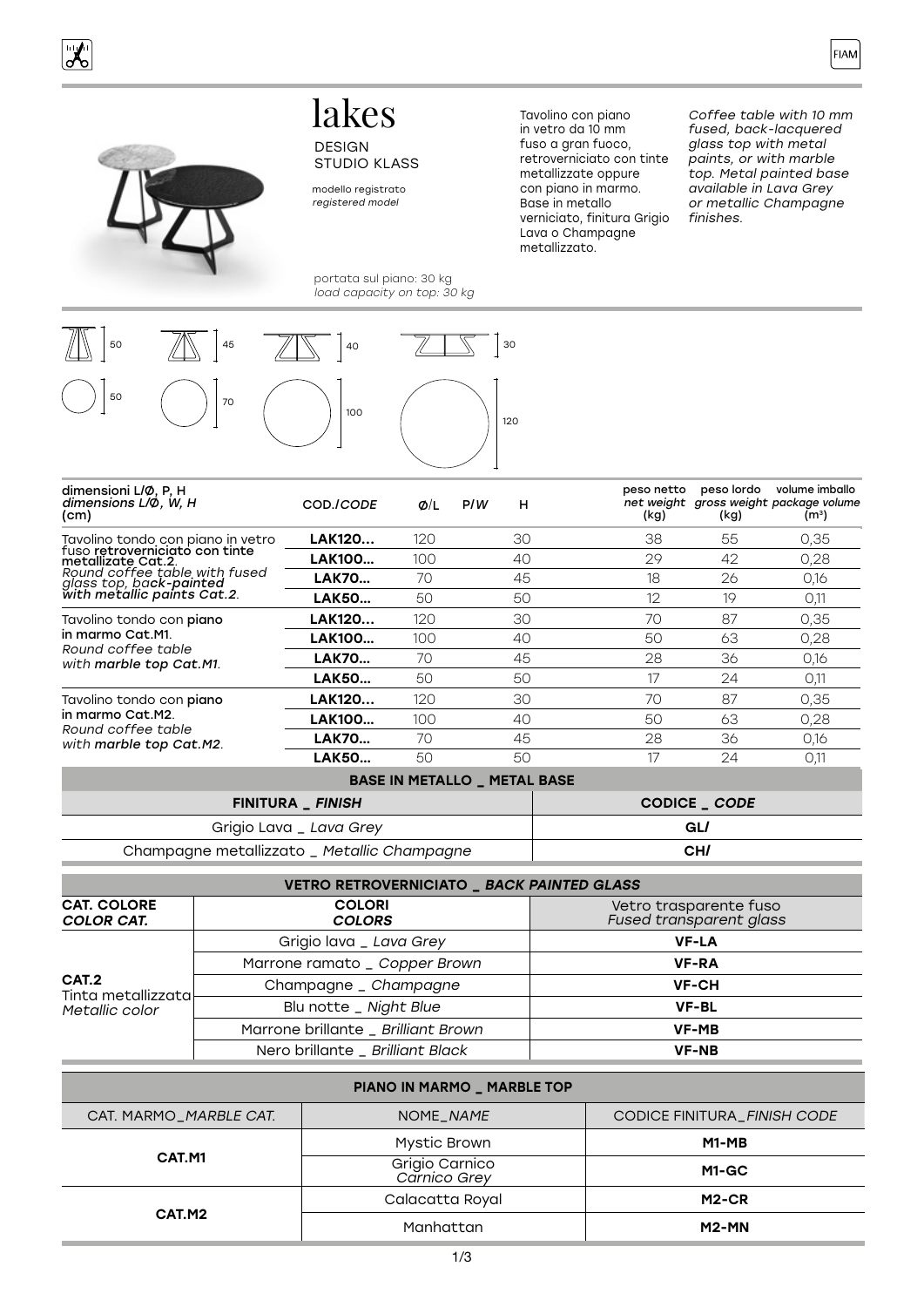

## Base in metallo Metal base





grigio lava lava grey

champagne metallizzato metallic champagne

# Piano in vetro fuso retroverniciato Back-painted fused glass top



grigio lava lava grey



blu notte night blue



marrone ramato copper brown



nero brillante brilliant black



**FIAM** 

champagne champagne



marrone brillante brilliant brown